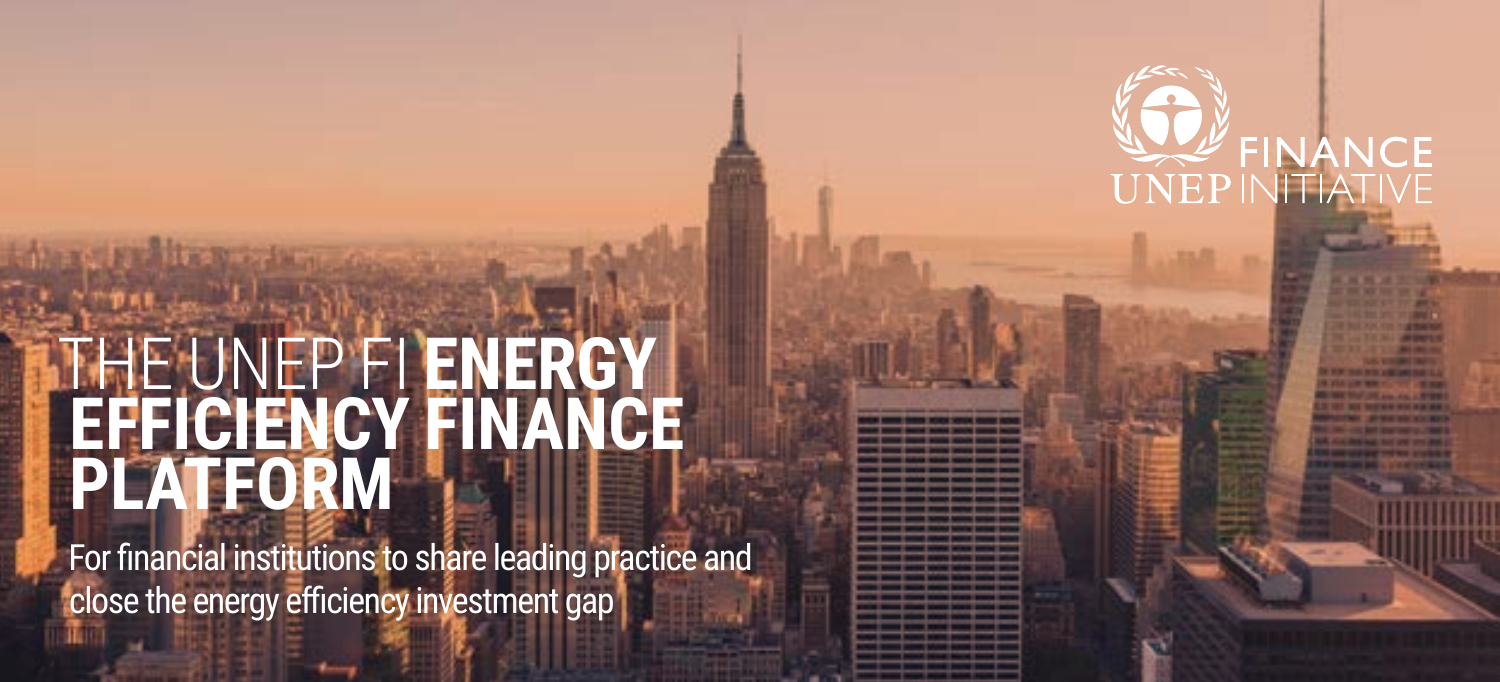# **ABOUT THIS PROJECT**

**Launched in March 2019 by UNEP FI, the Energy Efficiency Finance Platform enables its members to exchange ideas and share leading practice in scaling up energy efficiency finance between world regions.**

Energy efficiency measures are usually economically viable, offering attractive returns, even over shorter time periods. To realize the UN Sustainable Development Goals and the Paris Climate Agreement, energy efficiency investment needs to be scaled up by a factor of six from its already significant level of USD 230 billion of new investment per year. In order to realise a 1.5°C pathway, up to three trillion USD of new investment is required every year into sustainable energy, with energy efficiency as one of the largest types of investment. As policy-makers and financial regulators are now boosting Energy Efficiency (EE) finance via policy measures and consideration of a green supporting factor for EE investments, the sharing of leading practice between financial institutions in closing the EE investment gap will be a key focus of the platform.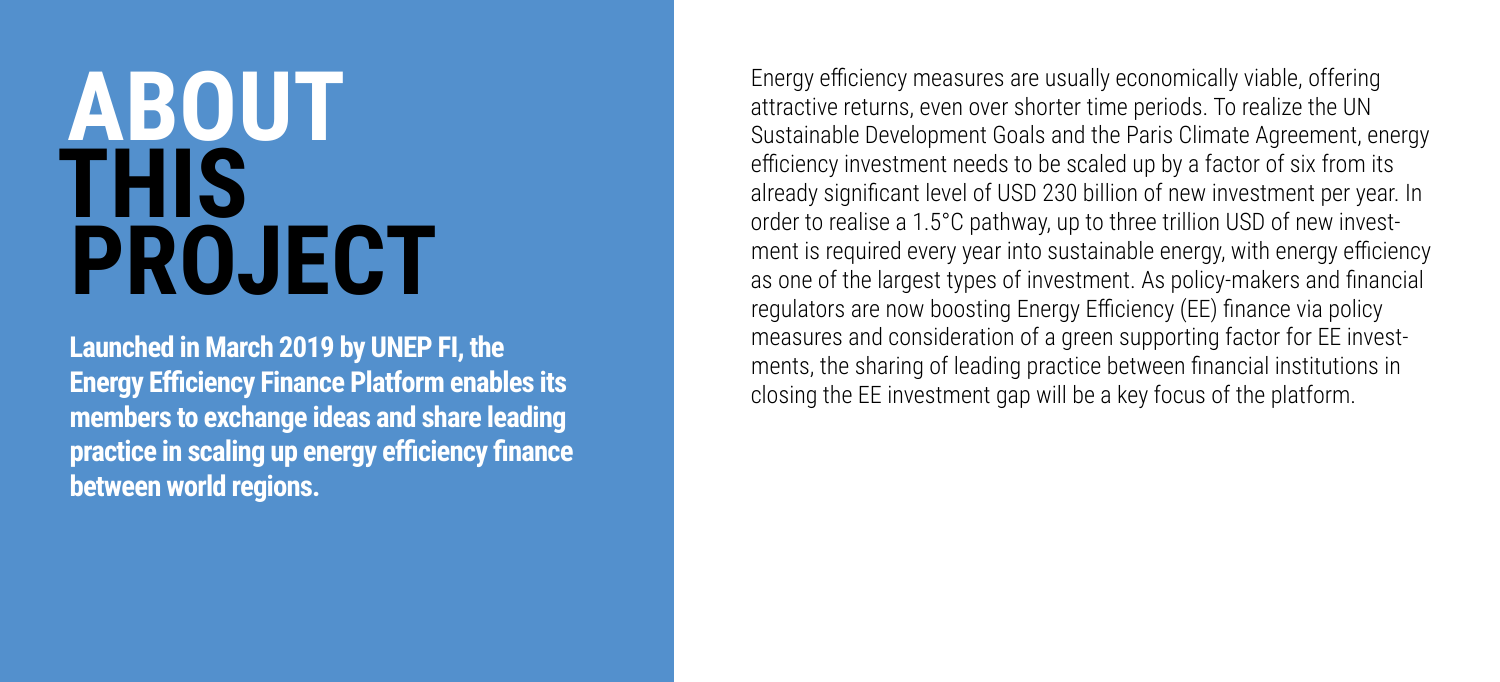# **ABOUT THIS PROJECT**

**Launched in March 2019 by UNEP FI, the Energy Efficiency Finance Platform enables its members to exchange ideas and share leading practice in scaling up energy efficiency finance between world regions.**

#### The platform will:

- Enable **banks** to share their experience in improving the efficiency of real estate mortgage collateral, analyse the possible contributions of energy efficiency to credit risk, and mainstream energy efficiency across distinct business lines
- **EXEC** Allow **investors** to exchange their experiences improving the efficiency of energy intensive portfolio companies and direct real estate holdings
- **EXECT** Bring together **insurers** to share best practice in de-risking energy efficiency investment via dedicated insurance products.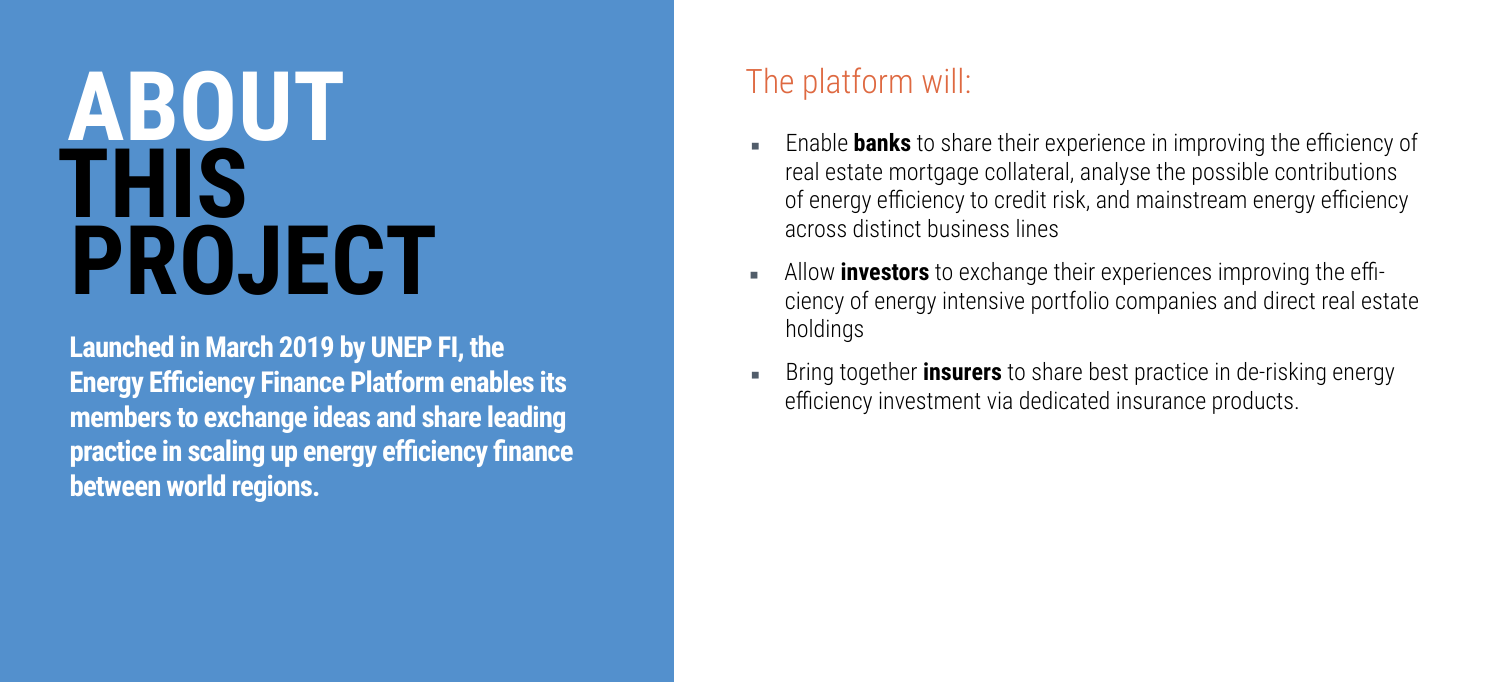#### Project background

## **UNEP FI & ENERGY EFFICIENCY**

**For almost a decade, UNEP FI has been building up a knowledge base on financing energy efficiency.**

As part of the secretariat of the G20 task group on scaling up energy efficiency finance, UNEP FI has been working with policy-makers and financial institutions to identify the right investment principles for energy efficiency, resulting in the G20 Energy Efficiency Investment Principles for G20 policy-makers. UNEP FI also led the development of several sections of the G20 Energy Efficiency Investment Toolkit.

As co-convenor of the Energy Efficiency Financial Institutions Group together with the European Commission, we have been conducting deep dives into the regulatory measures and financing practices that will scale up energy efficiency in Europe. De-risking interventions to bring the perception of risk and actual risk levels closer include the De-Risking Energy Efficiency Platform, which provides benchmarking data on over 10,000 European EE projects in buildings and industry, and a standardized framework for conducting EE transactions as outlined in the UNEP FI Energy Efficiency Underwriting Toolkit.